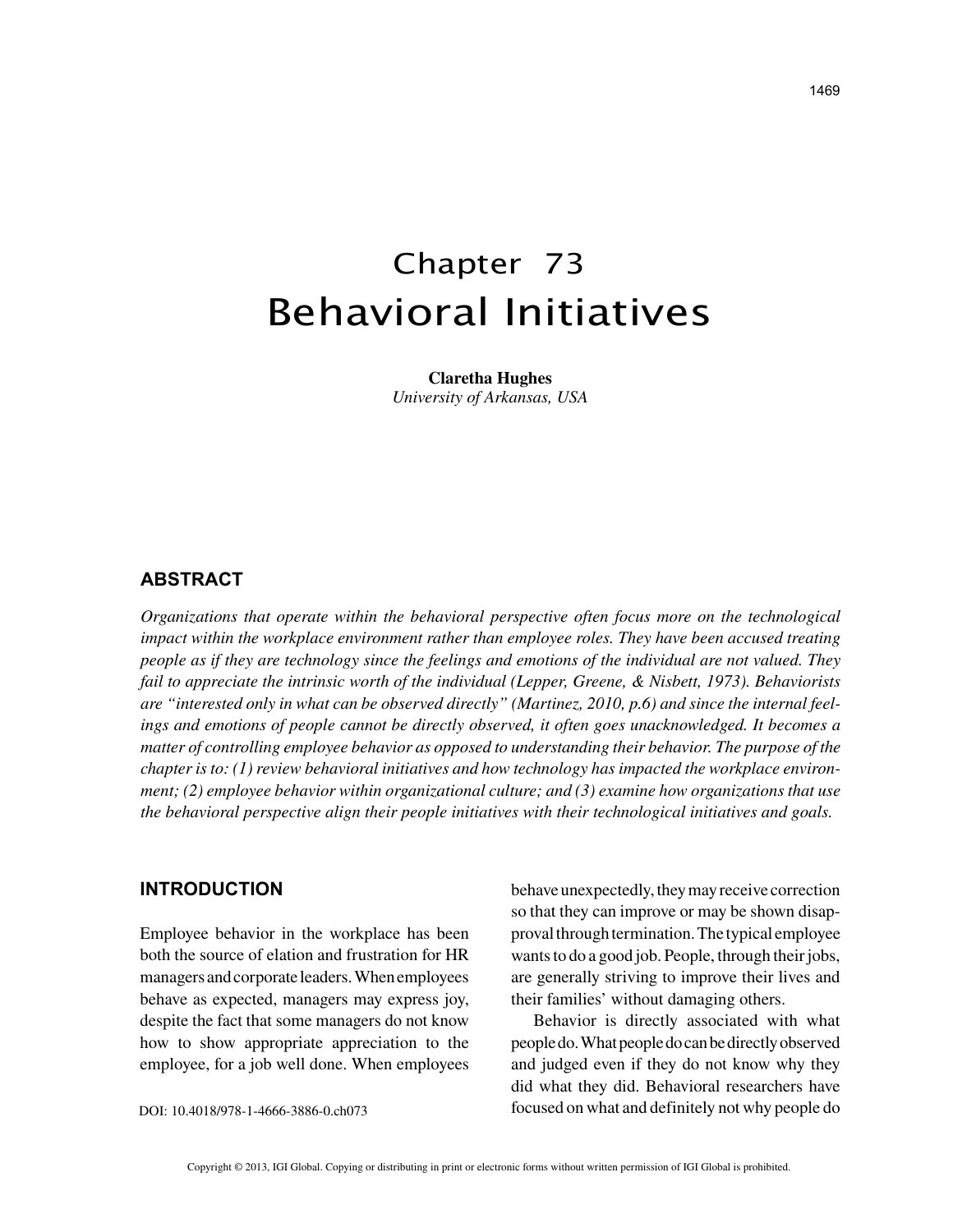what they do especially with regards to workplace performance. In direct contrast to the cognitive perspective, Wittrock (1978) described his perception of Skinner's (1957) ability to introduce reinforcement into instruction. He noted that

*Skinner emphasized the use for instruction of the notion that the environment, not the learner, determines the products of learning, the behaviors. This important concept led to the death of the mind, to accountability for teachers, who are part of the learners' environment, and to behavioral objectives, which are necessary if one teaches by associating behavior, rather than thoughts, to stimuli by frequently, immediately, and repeatedly reinforcing successive approximations of the desired behavior. (p.17)* 

Witt rock felt that Skinner's view did not value the person; that Skinner gave the environment and behavioral objective more credit for the person's learning than the mind and action of the person themselves. Skinner's concept also became the predominant viewpoint of workplace learning. Traditionally, learners in the workplace were not expected to think but to do only what they were told to do by their superiors.

Organizations that operate within the behavioral perspective often focus more on the technological impact within the workplace environment rather than the roles of employee. They have been accused of treating people as if they are technology since the feelings and emotions of the individual are not valued. They fail to appreciate the intrinsic worth of the individual (Lepper, Greene, & Nisbett, 1973). Behaviorists are "interested only in what can be observed directly" (Martinez, 2010, p.6), and since the internal feelings and emotions of people cannot be directly observed, it often goes unacknowledged. Subsequently, it becomes a matter of controlling employee behavior as opposed to understanding their behavior. Some means managers can use to control employee behavior in the workplace are: selection, new employee orientation, mentoring, goals, job design, formal regulations, direct supervision, training, performance appraisal, and organizational rewards. The use of these means has produced mixed results for organizations with respect to developing people and technology within the workplace. On-the-job training initiatives are more prevalent in behavioral based organizations. These types of organizations depend on skill transfer occurring quickly so that there is little productivity loss during technology or people development.

The objectives of this chapter are to:

- Review behavioral initiatives and how technology has affected the workplace environment;
- Review employee behavior within organizational culture; and
- Examine how organizations that use the behavioral perspective align their people initiatives with their technological initiatives and goals.

# **BACKGROUND**

Taylor (1911) introduced scientific management into the workplace. Behaviorist adopted and indoctrinated the methodological application of behaviorism (Watson, 1913) in the workplace and its application appears to be scientifically based. With the development of attribution theory (Weiner, 1985) provided explanations of how we judge people differently depending on what meaning we attribute to a given behavior. The attribution theory suggests that observing human behavior helps us determine whether the manifestation of the behavior is due to internal or external factors. This theory further suggests that the determination of the root of the behavior depends on three factors:

- Distinctiveness,
- Consensus, and
- Consistency.